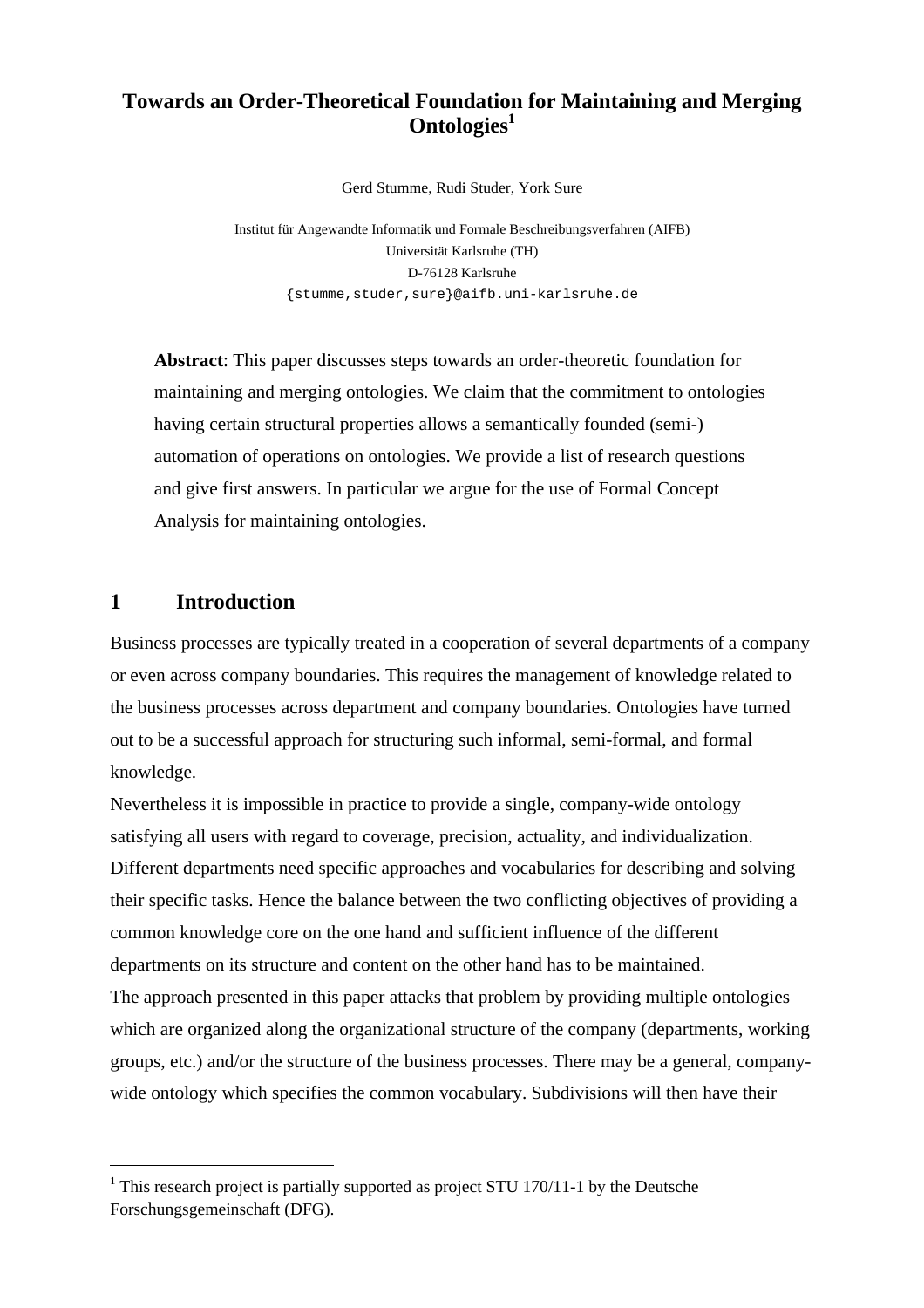own, more specific ontologies with different levels of granularity. The smaller a unit is, the more (task-)specific will be its ontology.

When a business process passes from one unit to another, the need for communication arises. At that moment, the underlying ontologies have to be made compatible. Compatibility can be obtained by *merging* the ontologies into a unique one, or by *aligning* them. Merging two ontologies means creating a new ontology in a semi-automatic manner by using the concepts of both ontologies and by identifying some of them. Aligning two ontologies means defining a mapping between the two ontologies which translates concepts of the first ontology into the second one.

There is quite some research on the problems which come along with merging and aligning ontologies. References are given in Section 2. Many of them present tools which support the interactive process of merging/aligning. The presentation is mostly done from a softwareengineering point of view, rather than from a structure-theoretic point of view. Our approach is based on the latter, with the aim to provide formal semantics for the operations which are independent from the actual implementation.

Our first attempts to provide such a formalization showed that at this technical level some sensitive decisions have to be made. The exact definition of what an ontology is, and the specification of the constraints influences the limitation of the power of the merging mechanism on the one hand, and allows to derive structural results about the target ontology on the other hand. These structural results can be used to infer properties which the target ontology inherits from the source ontologies.

In this paper, we present our first steps towards an order-theoretical foundation for maintaining and merging ontologies. As the research project is at its very beginning, we present our approach, and the research program to be followed in the next future.

#### **2 Related Work**

A first approach for supporting the merging of ontologies is described in [Hovy98]. There, several heuristics are described for identifying corresponding concepts in different ontologies, e.g. the NAME heuristic compares the names of two concepts, the DEFINITION heuristic uses linguistic techniques for comparing the natural language definitions of two concepts, or the TAXONOMY heuristic checks the closeness of two concepts to each other. Whereas such heuristics may be used as building blocks in an overall framework, the described approach does not support a task- and thus goal-oriented integration of ontologies.

The OntoMorph system [Chalupsky00] offers two kinds of mechanisms for translating and merging ontologies: syntactic rewriting supports the translation between two different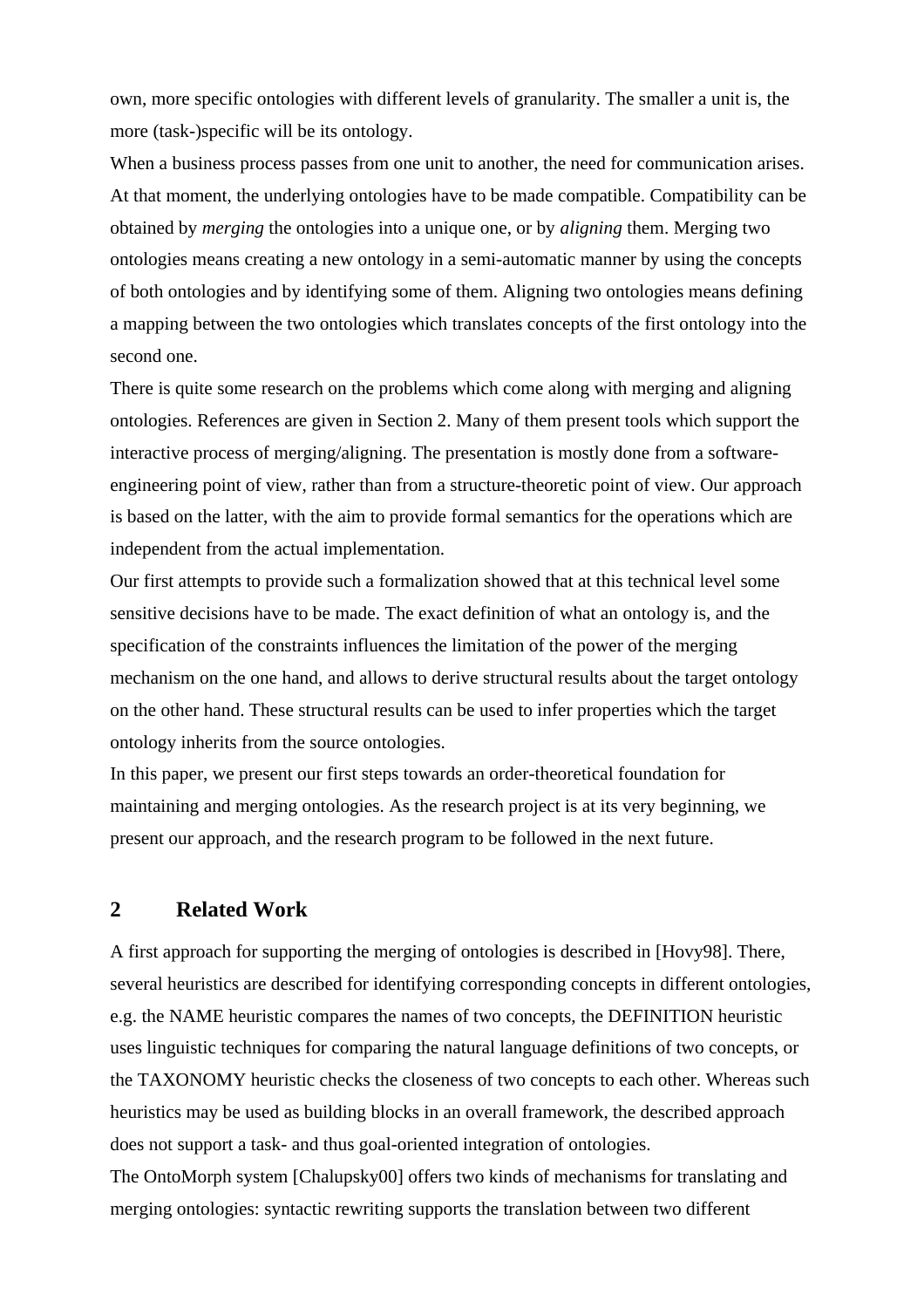knowledge representation languages, semantic rewriting offers means for inference-based transformations that exploit the PowerLoom knowledge representation system. OntoMorph puts emphasis on the transformation of ontologies into a common format. This may be seen as one step in the merging process of ontologies. OntoMorph explicitly allows to violate the preservation of semantics in trade-off for a more expressive, flexible transformation mechanism.

In [McGuinness00] the Chimaera system is described that provides support for merging of ontological terms from different sources, for checking the coverage and correctness of ontologies and for maintaining ontologies over time. Chimaera handles OKBC [Chaudri98] compliant ontologies and supports the merging of ontologies (i) by coalescing two semantically identical terms from different ontologies and (ii) by identifying terms that should be related by subsumption or disjointness relationships. Chimaera offers a broad collection of commands and functions to support the merging and diagnostic process. However, the underlying assumptions about structural properties of the ontologies at hand are not made explicit.

PROMPT [Fridman Noy00] is an algorithm for ontology merging and alignment that is able to handle ontologies that are specified in a OKBC compatible format [Chaudri98]. PROMPT starts with the identification of matching class names. Based on this initial step an iterative approach is carried out for performing automatic updates, finding resulting conflicts, and making suggestions to remove these conflicts. PROMPT is implemented as an extension to the Protégé-2000 knowledge acquisition tool and offers a collection of operations for merging two classes and related slots. However, the description of PROMPT in [Fridman Noy00] does not specify the structural constraints that have to be met by the source ontologies as well as by the target ontology resulting from the merging process.

## **3 Formalization of the Problem**

The references given in the last section provide techniques for maintaining, merging, and aligning ontologies. However, most of these approaches focus more on the software engineering aspects involved in these tasks, rather than on structural aspects of the ontologies. In this paper, we outline our approach which is guided by ideas from order and lattice theory. We believe that structural properties of ontologies can be used to support their maintenance. In this section, we outline the problems which shall be investigated in the light of order and lattice theory.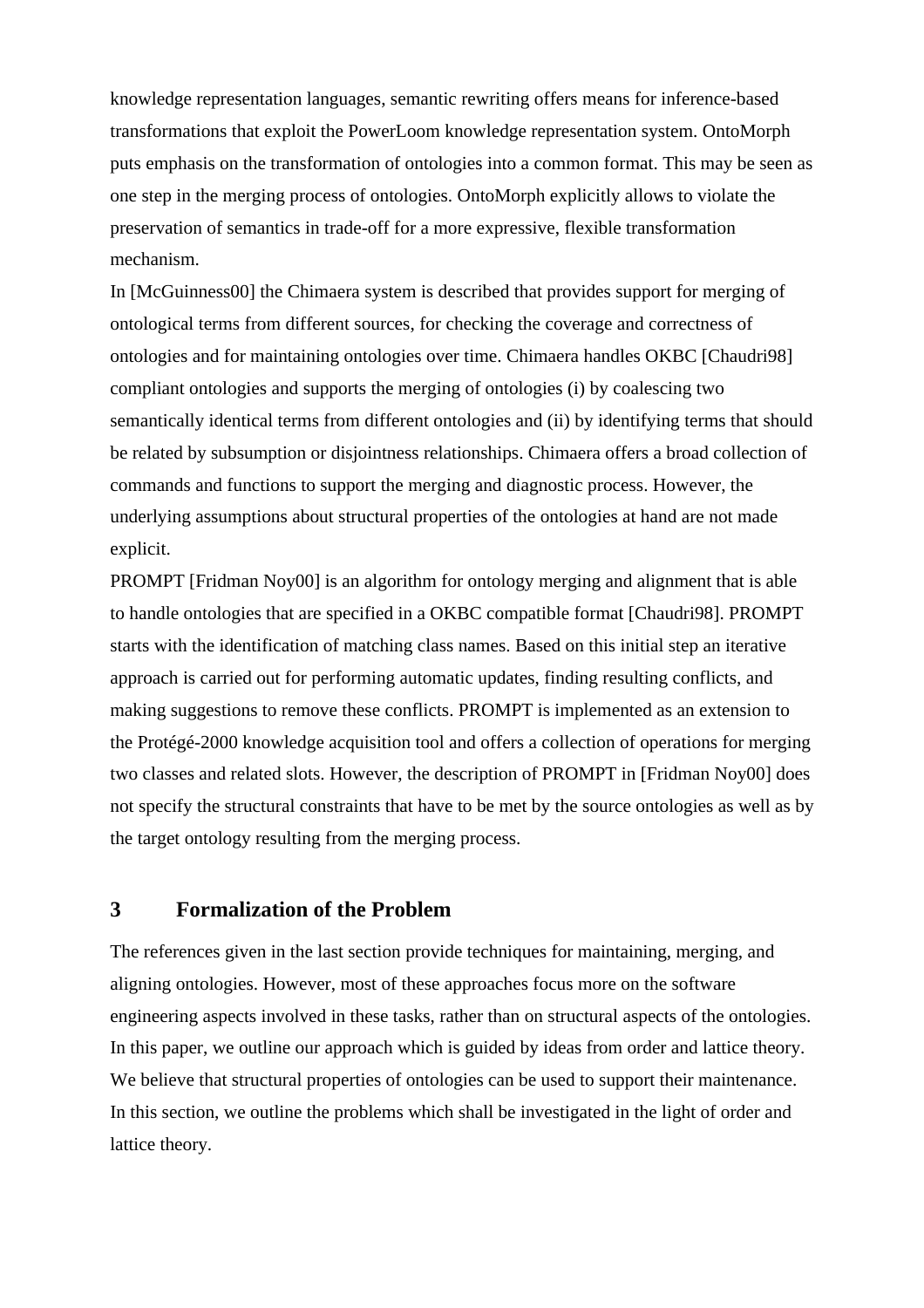#### **3.1 Maintaining Ontologies**

We discuss two questions: the first deals with the definition of what an ontology is, and the second with various topics for the maintenance of ontologies.

#### **3.1.1 What do we consider as an ontology?**

There are different `definitions' in the literature of what an ontology should be. Some of them are discussed in [Guarino97], the most prominent being ``An ontology is an explicit specification of a conceptualization'' [Gruber94]. Common to all these definitions is their level of generalization. The reason is that the definition should cover all different kinds of ontologies, and should not be related to a particular method of knowledge representation [van Heijst97]. However, as we want to study structural aspects, we have to commit ourselves to one specific ontology representation framework, and to a precise, detailed definition. In the sequel of this paper, we will consider only the common core of all ontologies, namely the IS\_A relation. We plan to extend this approach to ontologies based on F-Logic [Kifer95] as used for instance in Ontobroker [Decker99] and OntoEdit [Staab00].

## **3.1.2 How to support the maintenance of ontologies?**

It is a common understanding that in most applications the maintenance of an ontology has to involve a human expert who is responsible for the structure and the content of the ontology. Since the maintenance is tedious and time-consuming, and the domain expert risks to loose orientation in large ontologies, tool support is needed which makes reasonable suggestions to the expert or automates certain tasks based on principles the expert confirmed beforehand. In this paper we present an approach based on Formal Concept Analysis [Ganter99] which suggests new concepts to the domain expert. Future research shall include the integration of approaches for generating ontologies from text with linguistic methods, and for evaluating them with data mining techniques [Mädche00a,Mädche00b].

## **3.2 Merging Ontologies**

Merging ontologies mean producing a target ontology out of two (or more) source ontologies. We discuss some questions about how a structural approach can improve the merging process.

## **3.2.1 Which consistency conditions should ontologies verify in order to be allowed to be merged?**

Agreeing on a number of fixed consistency conditions allows the user a better understanding of the relationship between the source ontologies and the target one. For instance, if one requires that each concept in a source ontology has a counterpart in the target ontology, then the user knows that he can formulate all his queries in the target ontology only. On the other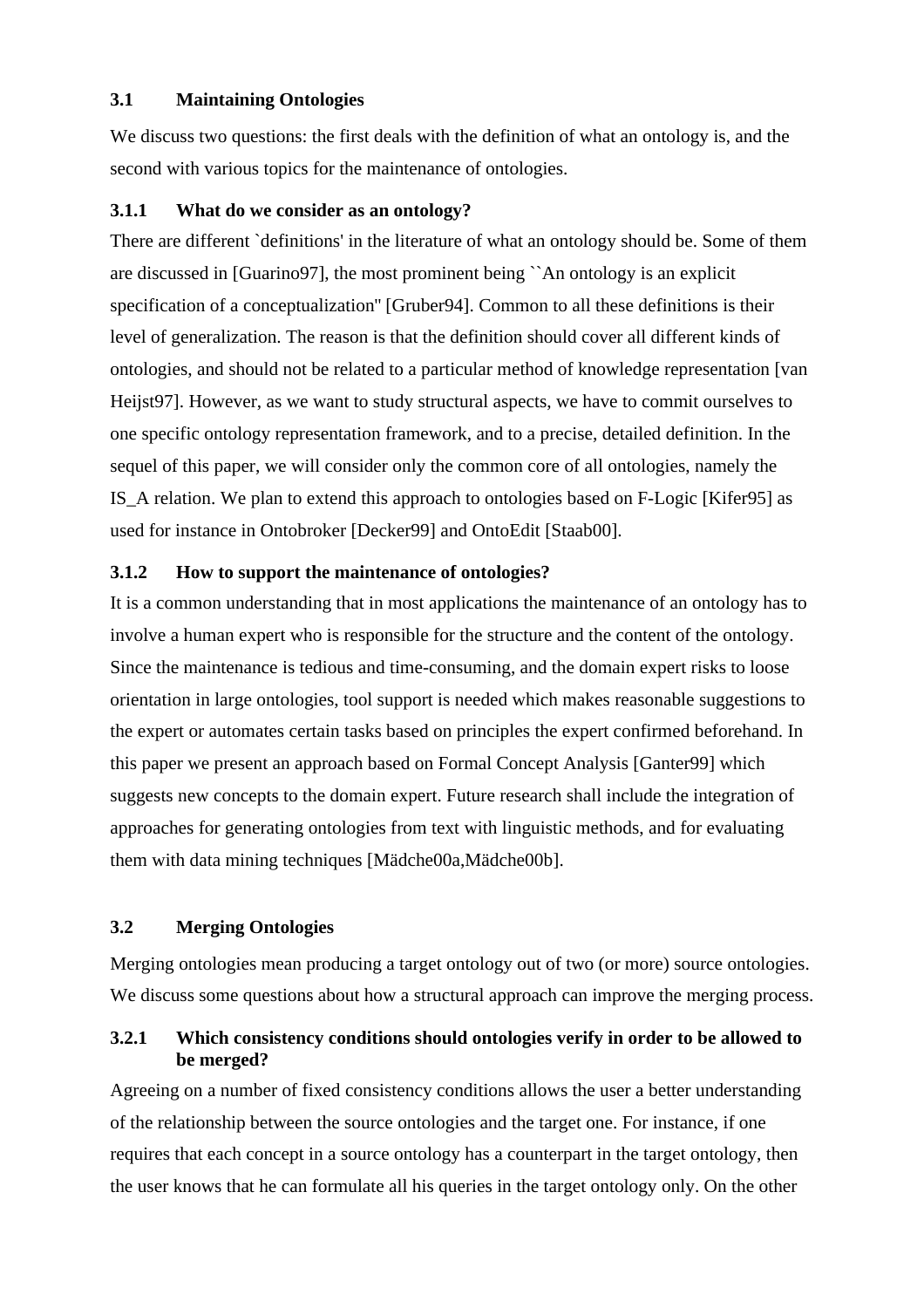hand, if there are conflicting entries in the two ontologies, then it may not be possible to include all concepts. Other questions are: Shall it be allowed to assign different concepts of one source ontology to the same concept in the target ontology? And, vice versa, shall it be possible that there is a concept in a source ontology which is represented by more than one concept (or none at all) in the target ontology?

## **3.2.2 Can the merging of ontologies be described as a (parametrized) operation on the set of ontologies?**

The aim is to reach a structural description of the merging process by providing a denotational semantic instead of a purely operational one. While the latter one is implementationdependent, the former allows to deduce general properties of the relationship between source and target ontologies. The research on this topic will include a comparison and eventually an integration with the Scalable Knowledge Composition project of Stanford University ([Mitra00], see also http://www-db.stanford.edu/SKC).

## **3.2.3 Which properties does the target ontology have in function of the source ontologies?**

Using the description obtained in the last paragraph, one can analyze which properties of the source ontologies are inherited by the target one. This information allows to provide a consistent dialogue with the user based on explicitly stated assumptions. In particular one can choose appropriate knowledge visualization tools which rely on these assumptions.

## **3.2.4 How can the merging operation be embedded in an interactive method for determining its parameters?**

Merging ontologies by hand is a time-consuming process. The tools presented in Section 2 provide heuristics for making suggestions to the user. We anticipate that structural knowledge about the merging operation can enhance these heuristics.

## **3.2.5 How can the definition of the operation be used for a (semi-)automatic update of the target ontology when the source ontologies change?**

Enterprises constantly adapt themselves to new business conditions. This implies that the ontologies of their units undergo constant change as well. The target ontology also has to be adapted in function of these changes. Because the adaptation is a permanent process, it is desirable to automate it as much as possible. The stronger the information about relationships between the source and the target ontologies is, the easier will it be to realize the automation.

# **3.2.6 How can other relations beside the is\_a relation be integrated?**

We start our research project with the IS\_A relation in order to benefit from the results of many years of research in order theory. Nevertheless ontologies consist of more than this relation, with decreasing amount of structural properties. The PART\_OF relation for instance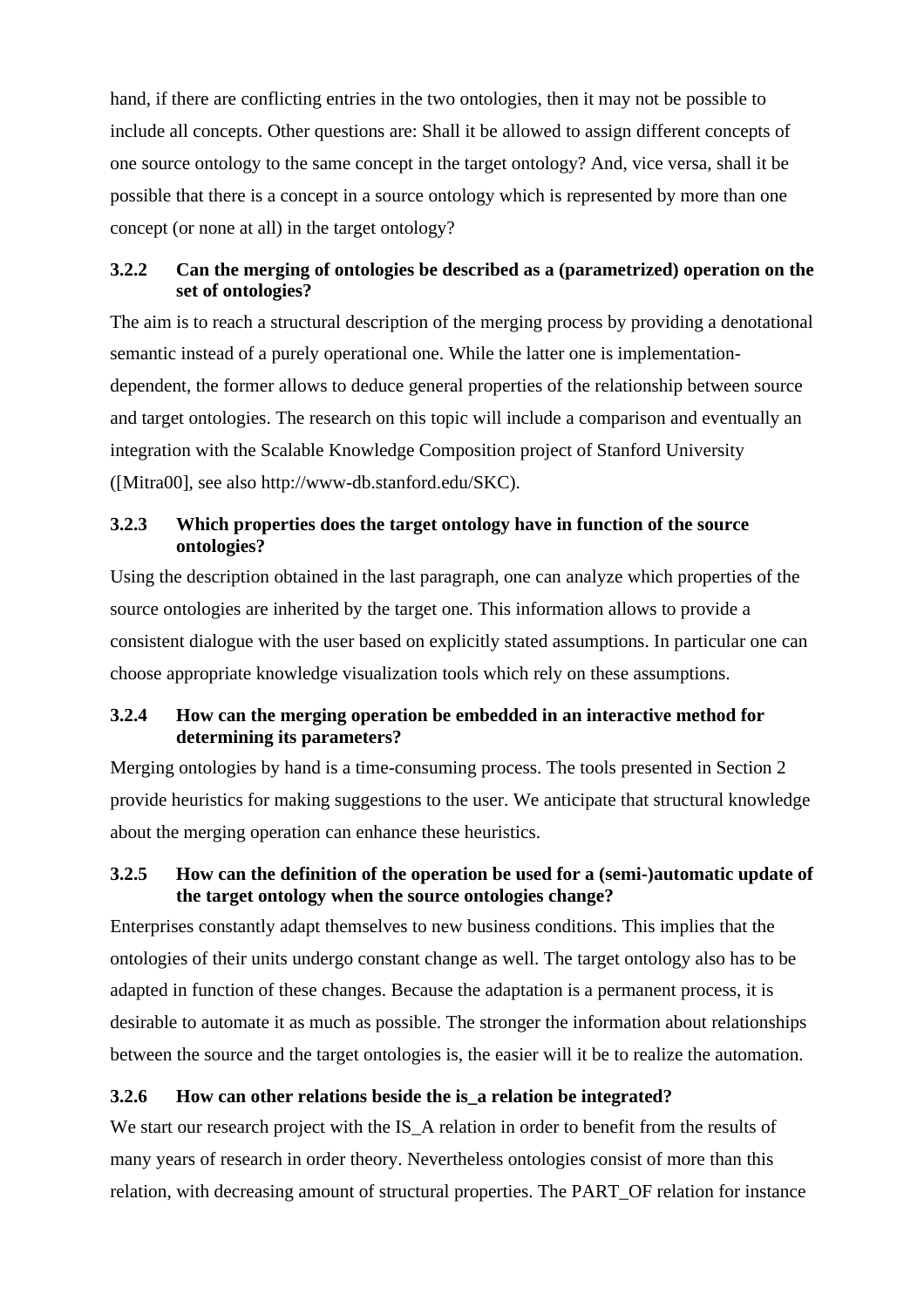is a relatively common relation in ontologies. Although treated as a partial order in many implementations, there are numerous examples showing that the assumption of its transitivity is not always justified. The fewer information is given about the specific relations, the more one has to fall back on heuristics. The interplay between structural information and the heuristics has to be studied.

#### **3.2.7 How can meta-knowledge about concepts and relations provided by axioms be exploited for the merging process?**

Relationships between different kinds of relations can be expressed in logical axioms. In a skill management application, for instance, such an axiom can state that a person who worked in a chemistry project has to be in the HAS\_EXPERTISE \_IN relation to the concept CHEMISTRY. Using this information in an inference engine like OntoBroker [Decker99], one can overcome some of the drawbacks of relationships with few structural properties.

#### **3.3 Aligning Ontologies**

Aligning two ontologies means constructing a function between the ontologies which assigns concepts of the first ontology to `similar' concepts in the second one. The following questions arise from formally analyzing the alignment scenario.

## **3.3.1 Which properties should a function have which describes the alignment between two ontologies?**

The alignment of two ontologies is considered as a mapping from the concepts (and the relations) of one ontology to the concepts (relations) of the second ontology. Should this mapping necessarily be a completely defined function? Or may it be partially defined only, when the concepts of the first ontology do not have a counterpart in the second one? Should the mapping preserve the order of the IS\_A relation? Should it be injective, or should one allow to map two different concepts of the first ontology on the same concept of the second? How do these decisions influence recall, precision, and understandability of the result of a retrieval process using this alignment function?

#### **3.3.2 How can an interactive knowledge acquisition process support the construction of the aligning function?**

Depending on the properties required from the alignment function, an interactive tool can make suggestions to the human expert which are coherent with the properties. This means in particular that when source and target ontology share some property, it is a reasonable assumption for the aligning function to preserve that property. Systems like Chimaera or PROMPT can then reduce their suggestions to those functions.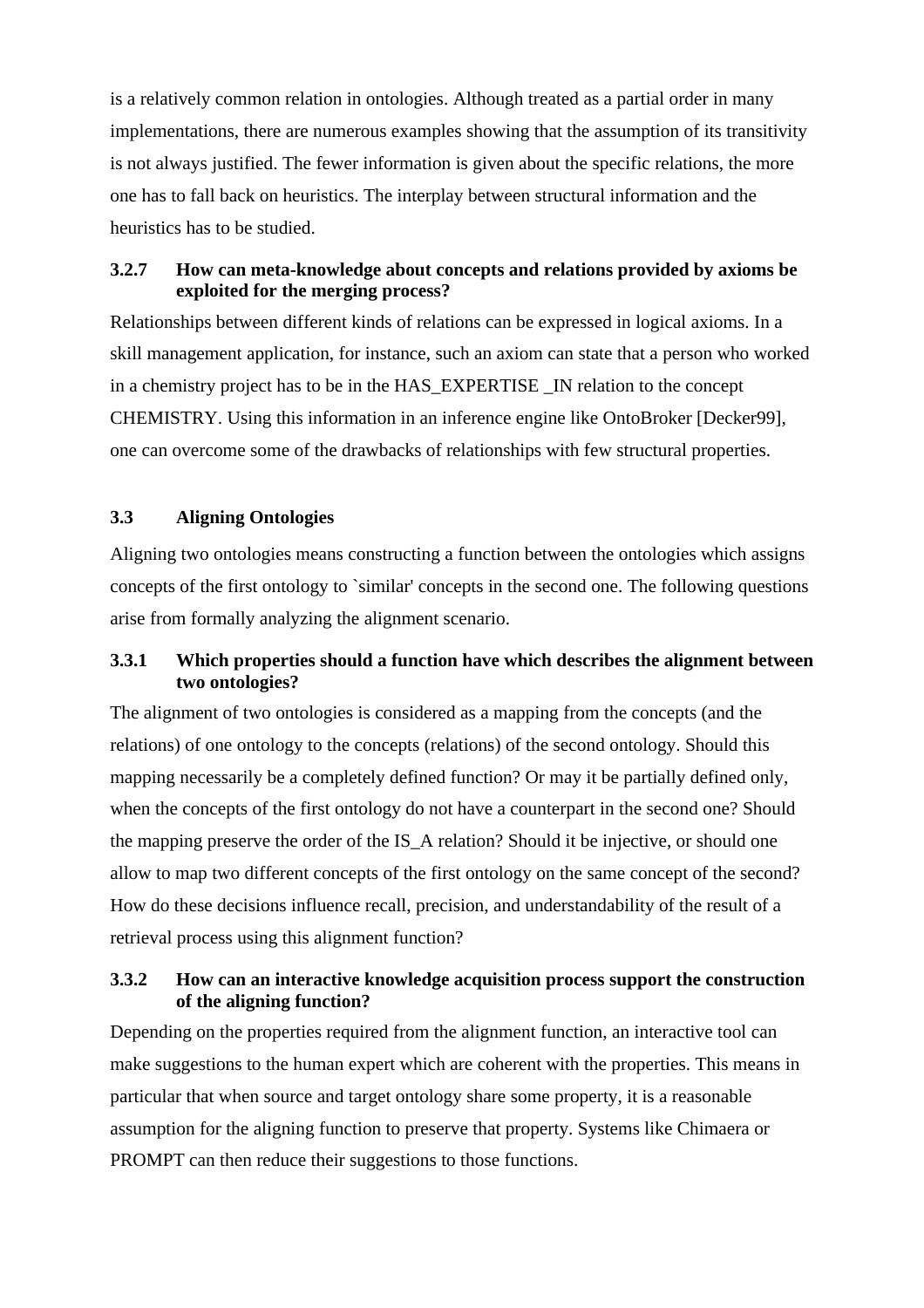#### **3.3.3 How can meta-knowledge about concepts and relations provided by axioms be exploited for the aligning process?**

As in the merging process, one can benefit from inferences derived from logical axioms. These decrease the number of possible alignment functions to be considered.

## **4 Maintaining Ontologies by Applying Formal Concept Analysis**

Since concepts are necessary for expressing human knowledge the knowledge management process benefits from a comprehensive formalization of concepts. Formal Concept Analysis [Wille82, Ganter99] offers such a formalization by mathematizing the concept `concepts' as a unit of thought constituted of two parts: its extension and its intension. This understanding of `concept' is first mentioned explicitly in the Logic of Port Royal [Arnauld68]and has been established in the German standards DIN 2330 and DIN 2331. Here we apply this understanding of concepts to the concepts given in ontologies.

#### **4.1 Formal Concept Analysis**

 $\overline{a}$ 

We recall the basics of Formal Concept Analysis as far as they are needed for this paper. A more extensive overview is given in [Ganter99]. To allow a mathematical description of extensions and intensions, Formal Concept Analysis starts with a (formal) context defined as a triple  $\mathbb{K} := (G, M, I)$ , where G is a set of objects, M is a set of attributes, and I is a binary relation between *G* and *M* (i.e.  $I \subseteq G \times M$ ). (*g, m*)  $\in I$  is read "the object *g* has the attribute *m*". *Example*. Figure 1 shows a formal context about dependencies of throughput times in production processes (refer to [Scheer97, p. 238]). The objects are seven types of throughput times, and the attributes are four influence factors for the duration of the types. The binary relation (i.e., the cross-table) indicates which type is influenced by which factor. For  $A \subseteq G$ , we define  $A' := \{m \in M \mid \forall g \in A : (g,m) \in I\}$  and, for  $B \subseteq M$ , we define  $B' := \{g \in A : (g, m) \in I\}$  $G \mid \forall m \in B: (g,m) \in I$ .

A formal concept of a formal context  $(G,M,I)$  is defined as a pair  $(A,B)$  with  $A \subseteq G$ ,  $B \subseteq M$ , *A*'=*B* and *B*'=*A*. The sets *A* and *B* are called the extent and the intent of the formal concept  $(A,B)$ . The *subconcept-superconcept relation* is formalized by  $(A_1, B_1) \leq (A_2, B_2)$ : $\Leftrightarrow A_1 \subseteq A_2$  $(\Leftrightarrow B_1 \supset B_2)$ . The set of all concepts of a context K together with the order relation  $\leq$  is always a complete lattice,<sup>2</sup> called the concept lattice of  $\mathbb K$  and denoted by  $\underline{B}(\mathbb K).$  Figure 2 shows the concept lattice of the context in Figure 1 by a line diagram.

 $2^{2}$  I.e., for each subset of concepts, there is always a greatest common subconcept ans a least common superconcept.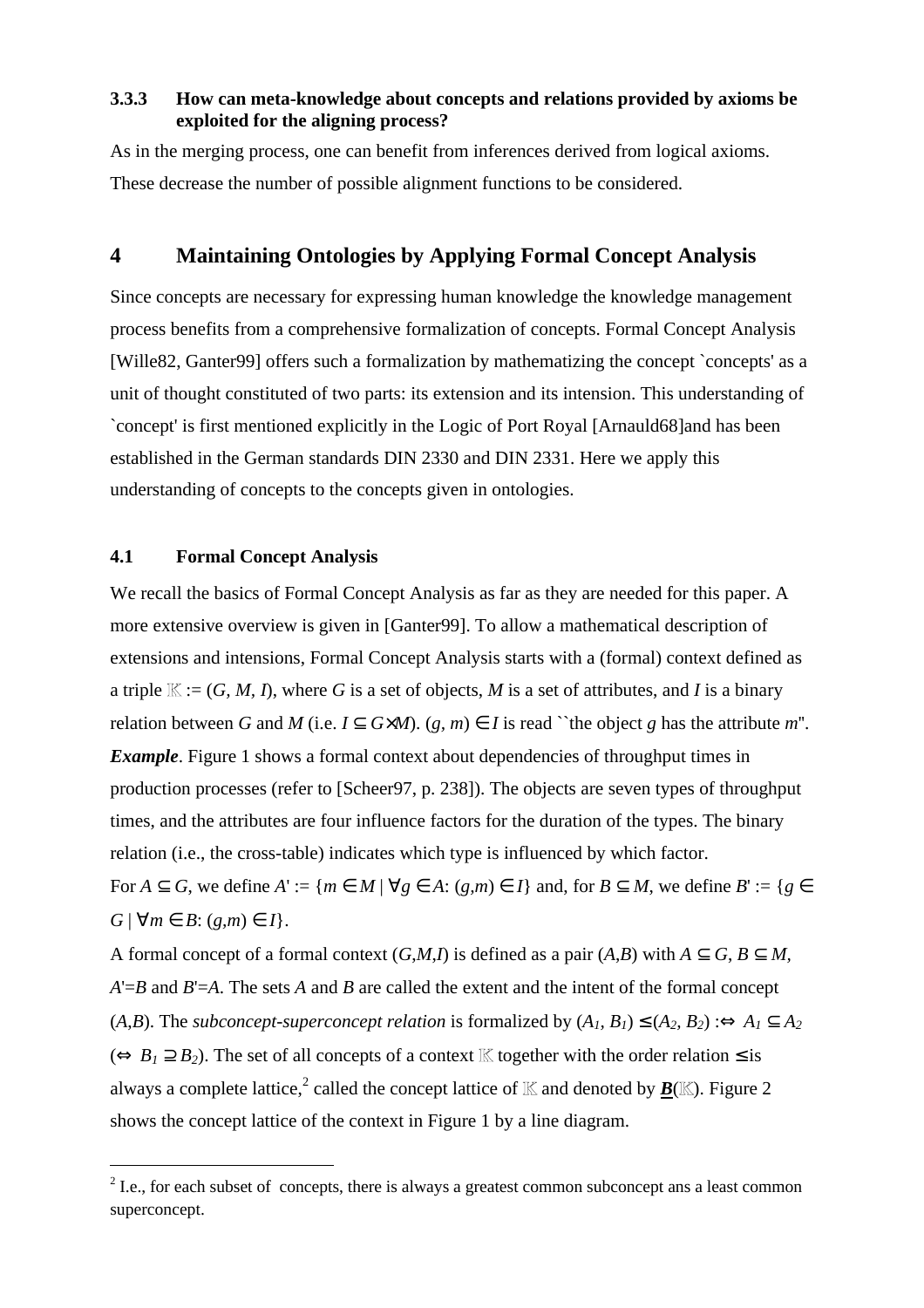|                                    | psgróße | Arbeitsgang | etriebsmittelgruppe<br>Arbeitsgangfolge |  |
|------------------------------------|---------|-------------|-----------------------------------------|--|
| Rüstzeit                           |         |             |                                         |  |
| Bearbeitungszeit                   |         |             |                                         |  |
| Nachbearbeitungszeit               |         |             |                                         |  |
| Wartezeit bis Transport            |         |             |                                         |  |
| <b>Transport</b>                   |         |             |                                         |  |
| Wartezeit in Auftragswarteschlange |         |             |                                         |  |
| Vorbereitungszeit                  |         |             |                                         |  |

**Figure 1: A formal context about dependencies of time components of orders**

In the *line diagram*, the name of an object *g* is always attached to the circle representing the smallest concept with *g* in its extent; dually, the name of an attribute *m* is always attached to the circle representing the largest concept with *m* in its intent. This allows us to read the context relation from the diagram because an object *g* has an attribute *m* if and only if there is an ascending path from the circle labeled by *g* to the circle labeled by *m*. The extent of a concept consists of all objects whose labels are below in the diagram, and the intent consists of all attributes attached to concepts above in the hierarchy.

*Example*. In the concept lattice in Figure 2, the concept in the middle without any label has {Vorbereitungszeit, Nacharbeitungszeit, Rüstzeit} as extent, and {Betriebsmittelgruppe, Arbeitsgang} as intent.

The concept lattice provides a conceptual clustering to the user. Each concept extent is a cluster which is described by its intent. The line diagram shows the hierarchical structure of the clusters. Furthermore it can be used to examine dependencies (implications) and independencies between the attributes: For *X, Y*  $\subseteq$  *M*, we say that the *implication X ® Y holds* in the context, if each object having all attributes in *X* also has all attributes in *Y*. *Example*. The implication {Losgröße, Arbeitsgang}  $\rightarrow$  {Betriebsmittelgruppe} holds in the context. It can also be read directly in the line diagram: the largest concept having both `Losgröße' and `Arbeitsgang' in its intent is the one labeled by `Vorbereitungszeit' and `Nachbereitungszeit', and it has additionally `Betriebsmittelgruppe' in its intent. Hence all throughput times influenced by `Losgröße' and `Arbeitsgang' are necessarily also influenced by `Betriebsmittelgruppe'.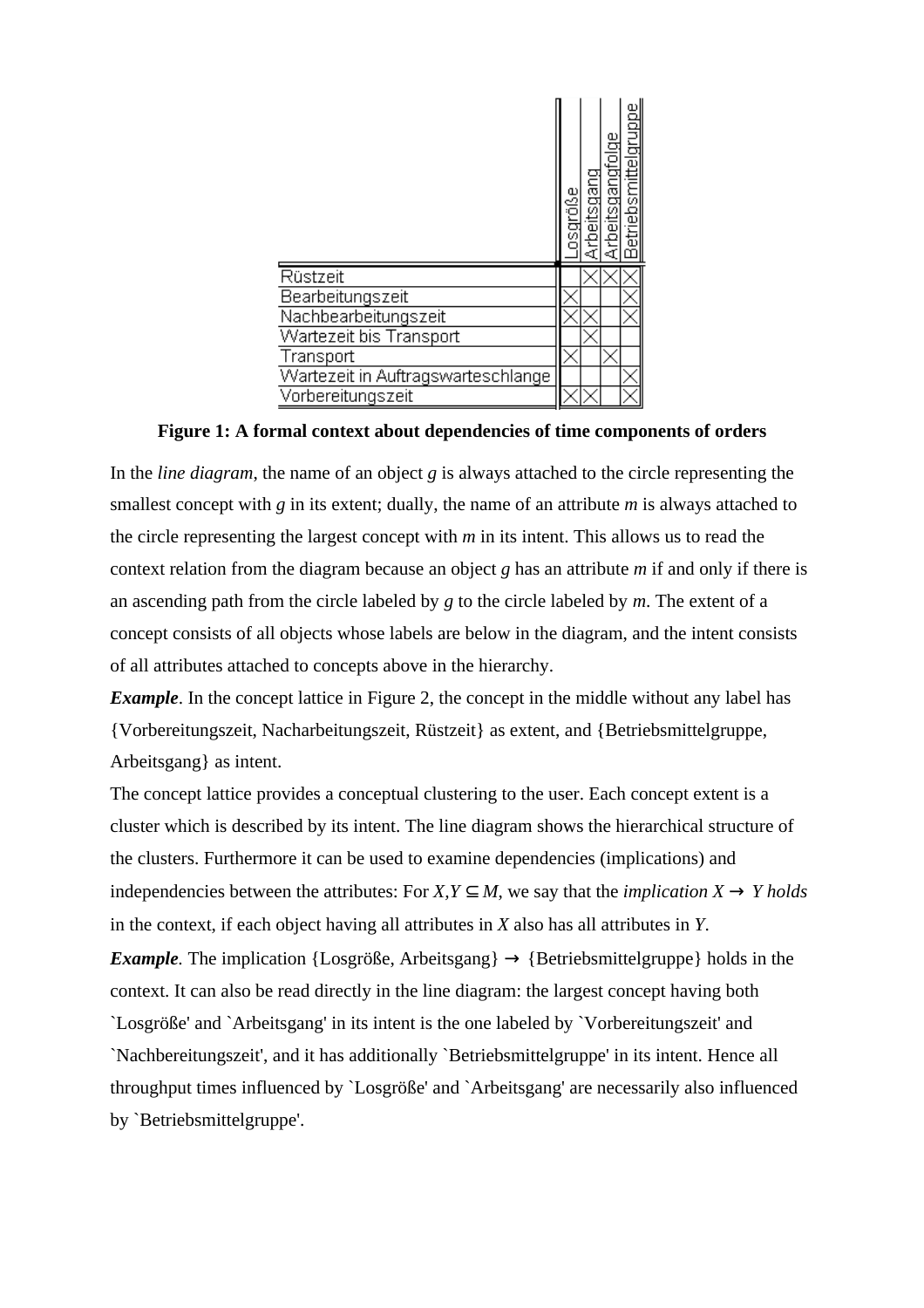

**Figure 2: The concept lattice of the formal context in Fig. 1**

On the other hand the attributes `Losgröße', `Arbeitsgang', and `Arbeitsgangfolge' are independent. This can be derived from the visualization in Fig. 2, where these three concepts span a three-dimensional cube.

#### **4.2 Supporting the Maintenance of Ontologies**

In this section we discuss two ways how Formal Concept Analysis can support the maintenance of ontologies. The first scenario is the creation of an ontology from scratch, the second deals with the addition of new concepts to an existing ontology. In both cases we restrict ourselves to the IS\_A relation.

#### **4.2.1 Creating Ontologies from Scratch**

The first scenario is based on the assumption that there exists a list of objects of the domain (products, documents, web pages, etc.) and attributes describing them. Then Formal Concept Analysis can be used to compute a concept lattice for these data. The formal concepts are used as concepts of the new-built ontology. It only remains to provide useful names for the concepts. The attributes provide default names for the concepts labeled with them. The names for the other concepts have to be determined by the user in an interactive dialogue. From the resulting ontology we know that it is always a lattice which means that for all pairs of concepts there always exist a unique least common superconcept and a unique greatest common subconcept. This has two advantages. Firstly, it allows us to compute with concepts,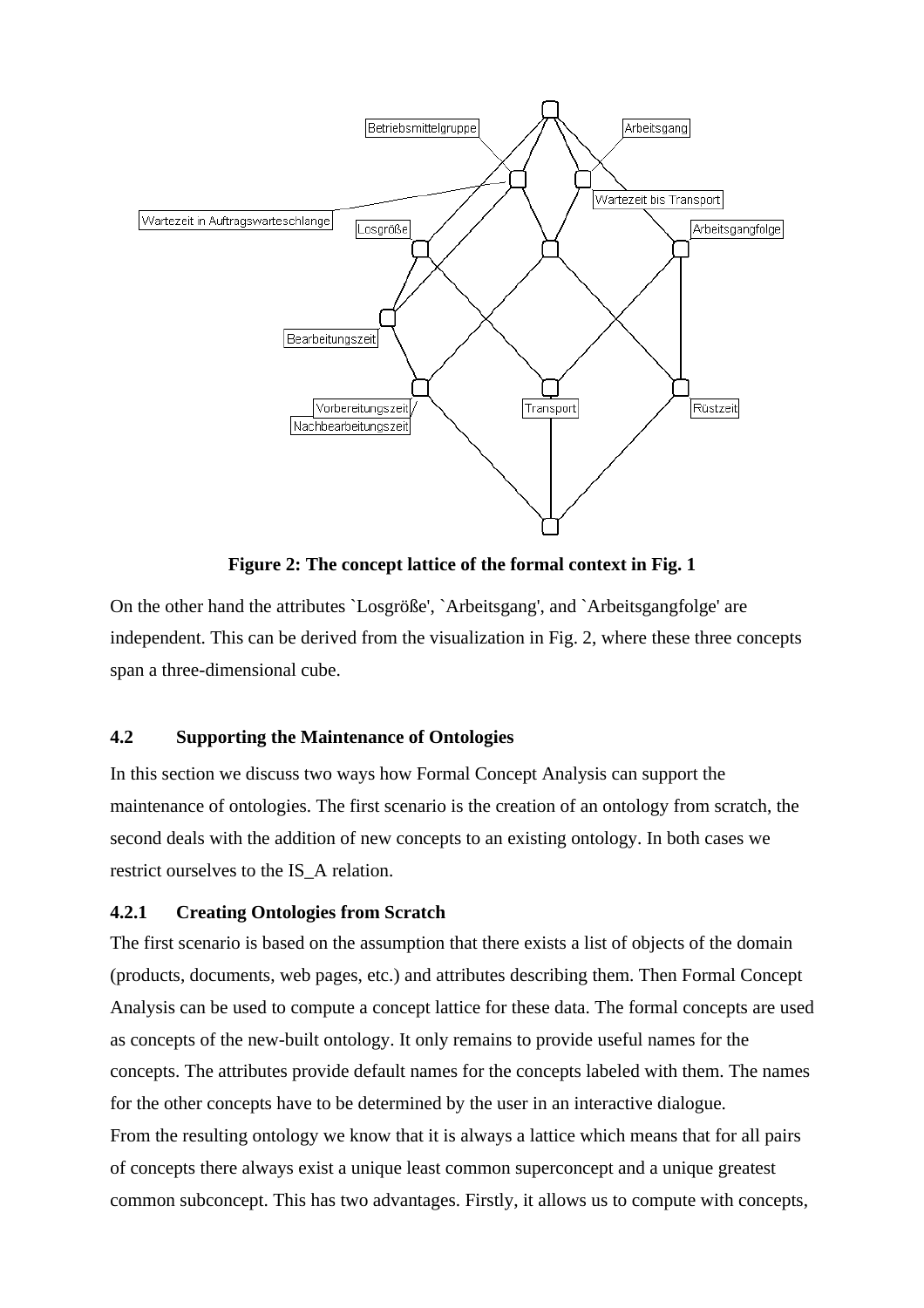similar to the calculus with least common multiples and greatest common dividers of natural numbers. One consequence is that one can read implications between the attributes (and the ontology concepts) in the concept lattice; another is the fact that the visualization like in Figure 2 is always possible with never more than one label for each object and each attribute [Wille82].

Secondly we can apply the whole methodology of lattice theory for operating with such ontologies. In particular, lattice theory provides us with different operations for dividing, factorizing, and constructing lattices.

Formal Concept Analysis can also deal with many-valued attributes, as for instance found in relational databases. The technique applied is called *conceptual scaling*. It is described in more detail in [Ganter99]. A first application of conceptual scaling to ontologies is described in [Stumme99].



**Figure 3: An ontology about logistics**

# **4.2.2 Extending Given Ontologies to Lattices**

Formal Concept Analysis can also be applied to ontologies when no instances of the ontologies (i.e., no objects) are given. In this scenario, Formal Concept Analysis is used for suggesting new concepts to the user. For any given ontology with the only condition that the IS\_A relation verifies the axioms of a partial order (which is almost always fulfilled), the resulting ontology is a lattice whenever the user accepts all suggestions. Furthermore it is the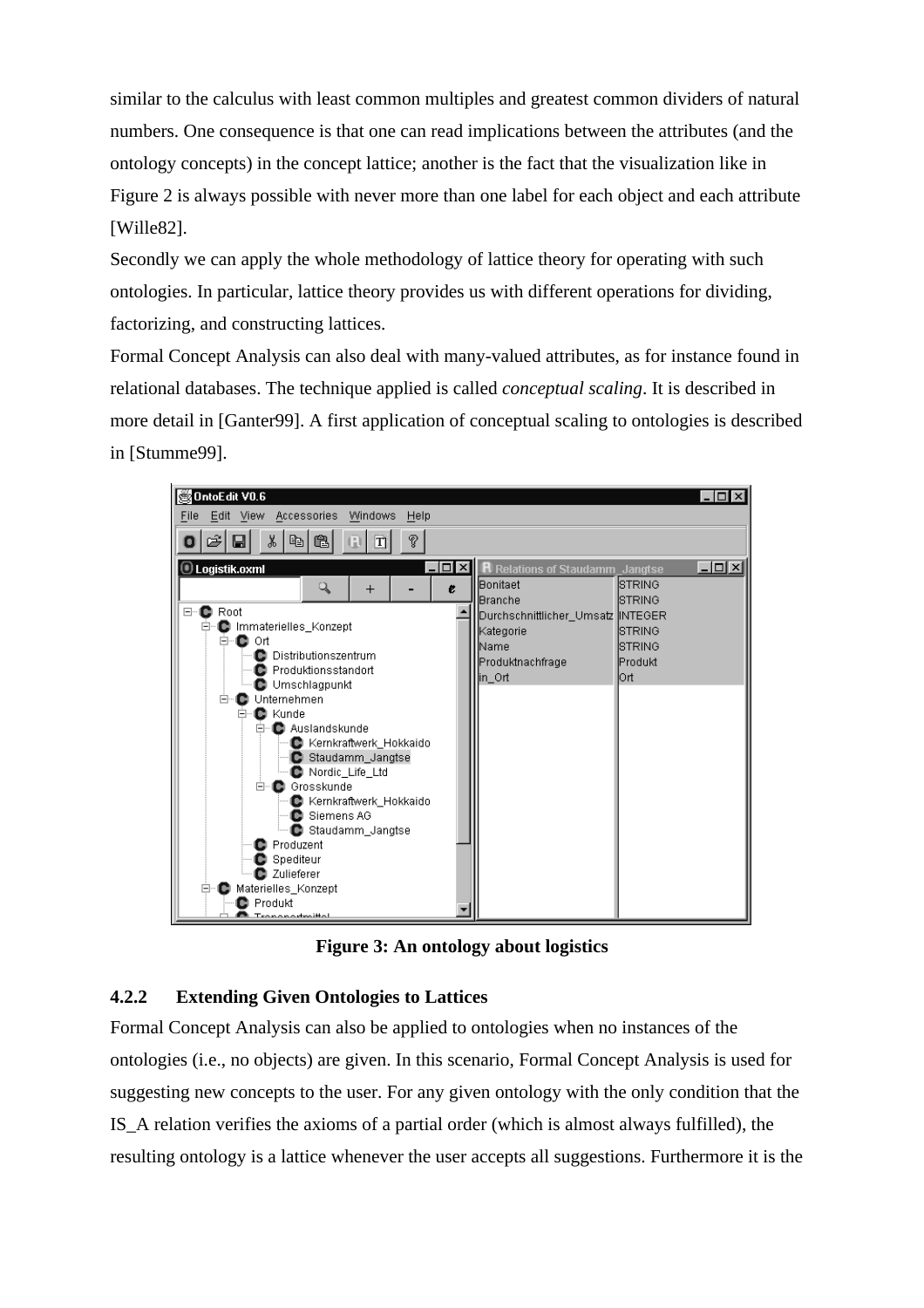smallest lattice in which the original ontology can be embedded, thus it contains no unnecessary concepts and offers the advantages described above.

The technique applied is the *Dedekind-MacNeille-completion* [MacNeille37] which was first described in terms of Formal Concept Analysis in [Wille82]. It says that, for each partially ordered set  $(P, \leq)$ , the concept lattice *B*(*P*, *P*,  $\leq$ ) is the smallest lattice in which the partially ordered set can be embedded. Applied to ontologies it means that, for a given ontology with a set *C* of concepts and a partial order IS\_A on *C*, we compute the concept lattice  $\underline{B}(C, C, C)$ IS\_A). We suggest all concepts which are in the concept lattice but not in the source ontology as new concepts to the user, and ask him to provide new names for them.

*Example*. Figure 3 shows part of an ontology in the logistics domain. It is not a lattice, since for instance the two concepts *StaudammJangtse* and *Kernkraftwerk Hokkaido* have two minimal common superconcepts (see Figure 4), namely *Grosskunde* and *Auslandskunde*. The Dedekind-MacNeille-completion inserts a new concept in between (see Figure 5), which is then named by the user. He may for instance name it *``Grosskunde Ausland''*. As most ontologies have basically tree structures, the Dedekind-MacNeille-completion provides only few additional concepts. Hence the interactive dialogue for determining new names will be kept small in general.



**Figure 4: ``Customer'' part in the logistics ontology**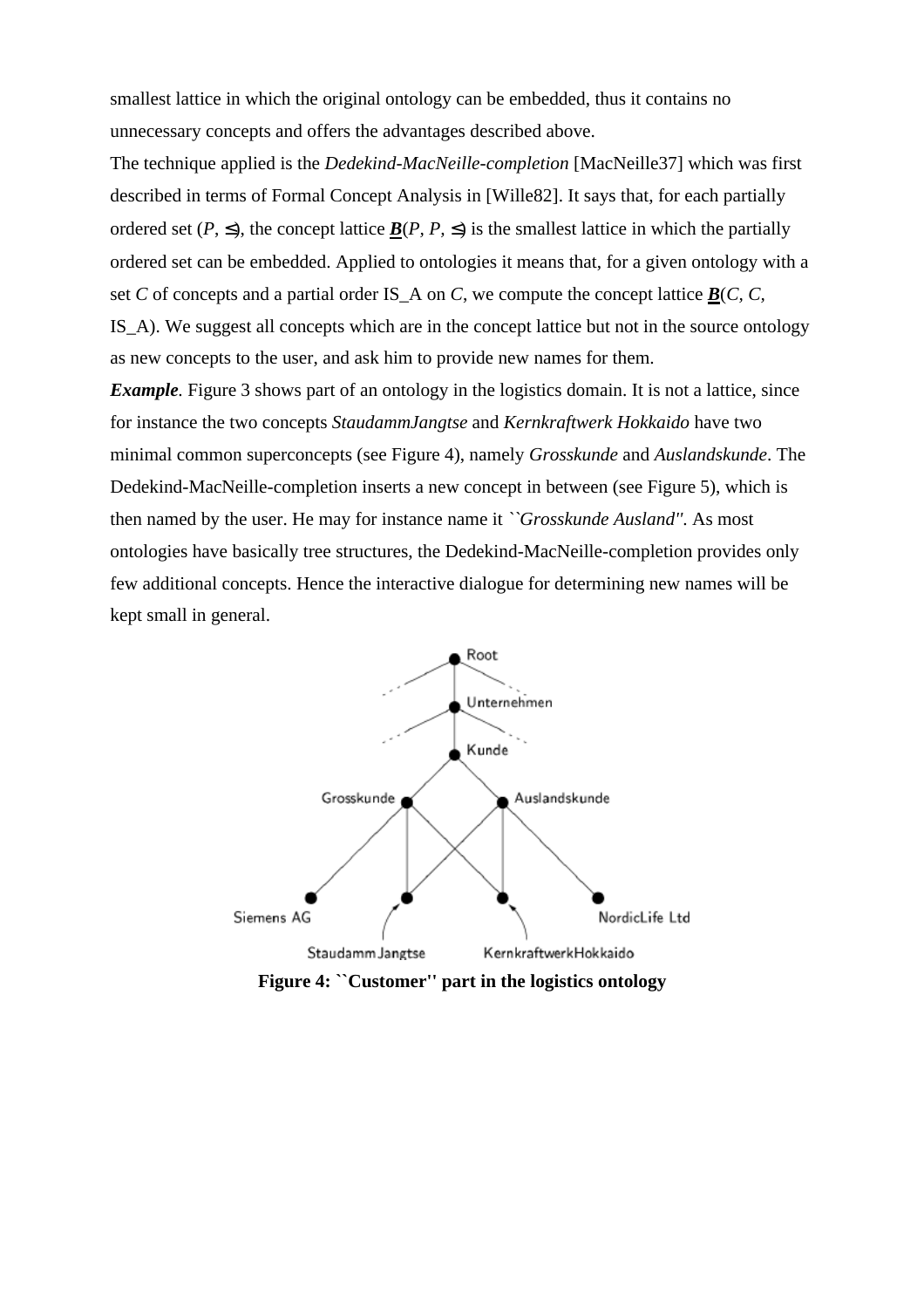

**Figure 5: Dedekind-MacNeille-completion of the ``customer'' part. (The new bottom concept arises out of theoretical reasons and can be ignored in practice.)**

## **5 Outlook**

In this paper we have presented a list of research questions about a structural approach to the maintenance of ontologies. Our future work in this project will deal with solutions to the questions raised. One of the topics to keep in mind is the trade-off between benefits from the structural approach on one hand and its rigidness on the other hand. Further research is needed on how to close this gap. The results shall be applied to a collection of ontologies (to be built) in the domain of business processes.

# **Acknowledgement**

We wish to thank all members of our research group for lively discussions during the preparation of this work.

# **Bibliography**

**[ARNAULD 68]** A. Arnauld, P. Nicole: *La logique ou l'art de penser -- contenant, outre les règles communes, plusieurs observations nouvelles, propres à former le jugement*. Ch. Saveux, Paris 1668